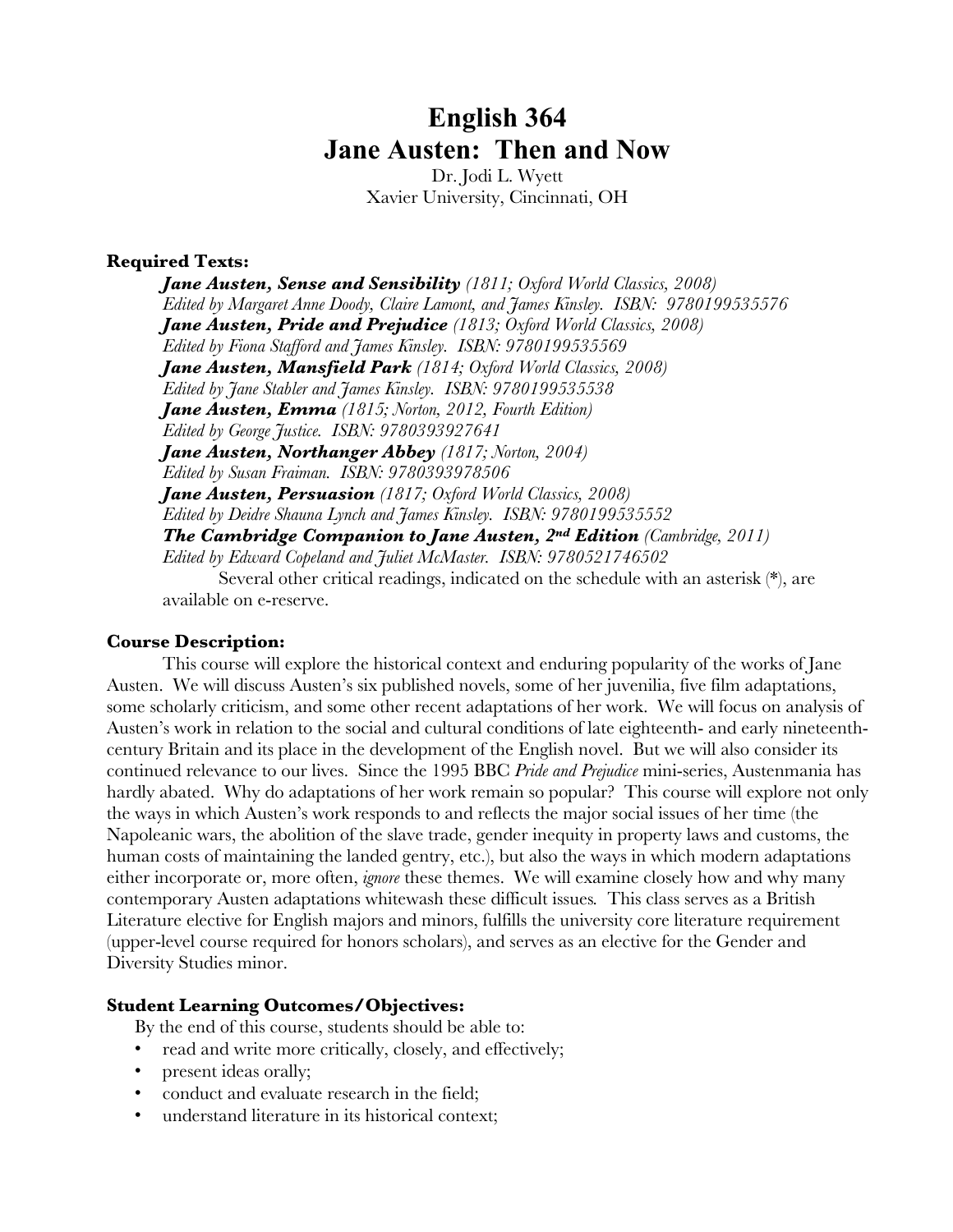- analyze and apply current theories (including feminist, queer, Marxist/materialist, and postcolonial);
- connect new approaches to older texts;
- understand film as an art form, crafted by myriad people and cultural forces; and
- think more critically about popular media.

#### **Course Requirements:**

Since this course aims to hone and develop your skills for critical reading, writing and speaking, you will do a great deal of each. There will be periodical 1-page analytical quizzes and short close-reading papers due for some of the assignments, particularly the films. Quizzes will be administered at the beginning of class. If you are late for class on a quiz day you will have to work within the allotted time limits for that quiz and may receive a zero. We will also have periodical graded in-class activities that are part of your exercise grade, including a game based on historical context readings and a pop culture artifact presentation. Please note that due to the nature of the quizzes and in-class activities, they **cannot be made up under any circumstances**. You will also write a brief critical review (2-3 pp.) of one of the contemporary critical essays we are reading, leading the class discussion of that particular essay with several peers who have also reviewed it. Based on our discussion of *Northanger Abbey* and our interpretation of its significant themes, you will craft a scene for a film adaptation and analyze it. A research paper proposal with an annotated bibliography is required in preparation for completing a fully documented and researched critical essay (8-10 pp.), due at the end of the semester. Finally, there will be a comprehensive in-class final exam where you will be asked to synthesize your ideas about the texts we have read and viewed.

**Film Screenings:** You must view each of the films on the schedule *before* the class period in which we will begin class discussion. We will view many film clips in class, but our class time will be devoted to active discussion, not screenings. I will schedule a class viewing time prior to our discussion of a film and I will leave the films on reserve at the library (in building use only) so that those who are unable to make it to these screenings can view the films whenever they choose. You may, of course, rent or download the films, too, if you prefer to watch in the comfort of your own homes!

**Attendance and Participation:** Class discussions and in-class activities are essential to this course. Thus if you wish to succeed in this class, you need to attend and participate every day. Participation includes not only coming to class but also arriving **prepared**, **on time**, and ready to **contribute** to class discussions and activities. Your contribution will be measured by the "step up/step out" method. That is, you'll be expected to offer thoughtful comments during discussion (step up), but you should do so without monopolizing the class or blurting out whatever crosses your mind (step out). Also note that for the duration of the class period, you will be expected to disconnect from your personal technology. No phone calls or texts should be coming in or going out during class. Laptops should be stowed unless you have a documentable need for one. Adult comportment is expected of all students.

If you must miss class, consult as soon as possible with a trusted classmate for any notes and announcements. Attendance will also be taken into consideration when calculating participation grades. Sustained habitual absences, defined as missing a week's worth of consecutive classes, will result in a grade of *VF* (vanishing failure)*.*

#### **Grading:**

You are responsible for your own grade in this course. You must be actively engaged in claiming an education. I cannot help you with problems in this class if you do not tell me what they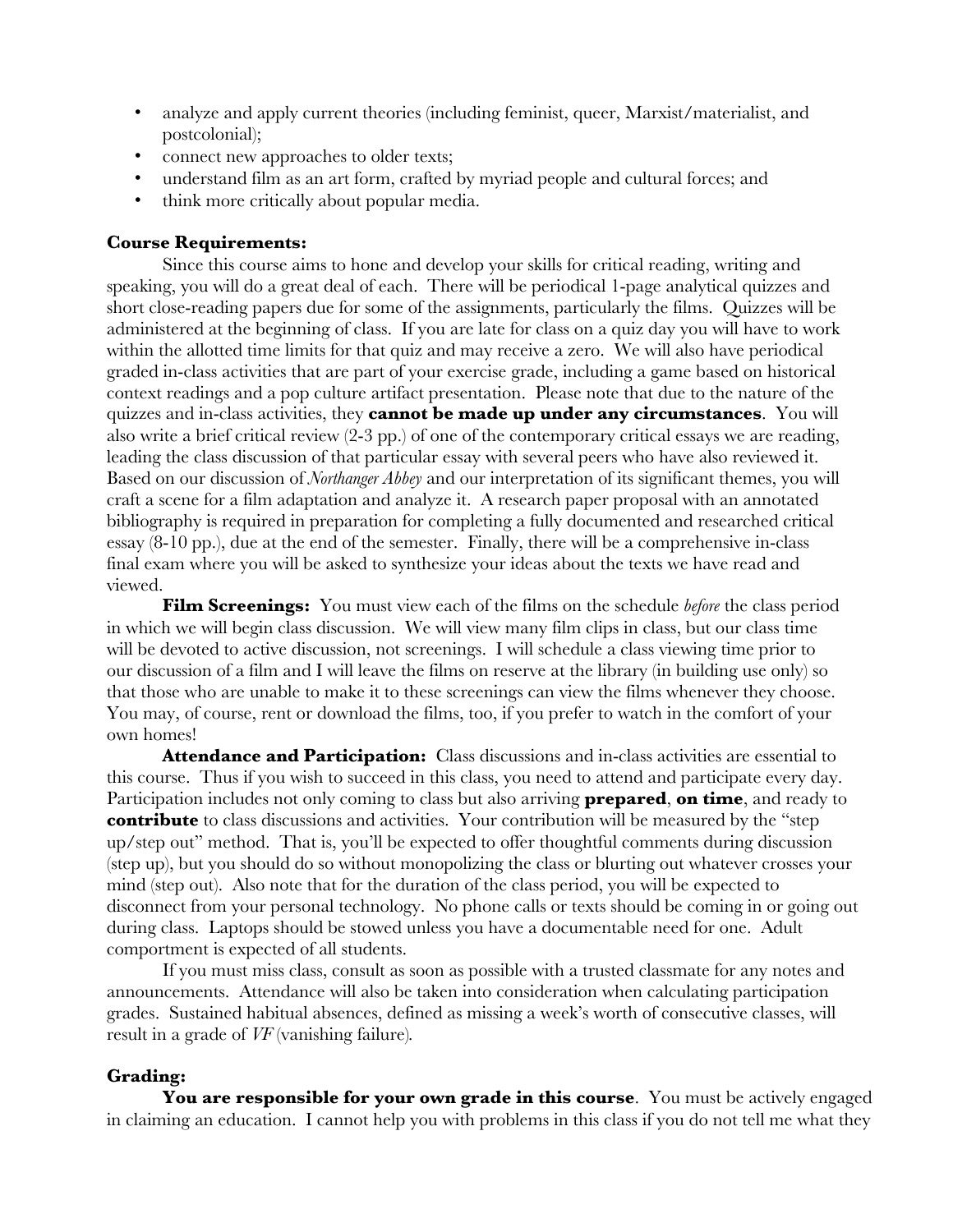are. You are encouraged to make individual appointments to see me, to come to my office hours, to call me at my office, to send me e-mail messages, and, of course, to speak up in class! Be aware that e-mail is not an appropriate venue for discussing certain issues and I do not always check my email on the weekends.

**I do not accept late assignments or e-mail attachments**. Late is defined as anything turned in after the beginning of the class period in which it is due and I must receive a hard copy of your work at that time. Except in the most dire, unavoidable and **documentable** circumstances, you must have **prior** approval from me for **any** late or missed assignments.

**Plagiarism, the use of another person's words or ideas as one's own** (yes, this applies to anything you find on the internet, too), will not be tolerated. It is against the law. If you plagiarize, it will result in, at the very least, **failure of this course** and may result in further academic discipline from the University. Don't do it.

Everything will be graded on a 100-point scale (e.g.,  $80-82=$ B-,  $83-86=$ B,  $87-89=$ B+). Assignments will be weighted as follows:

Quizzes, Exercises, Short papers —  $15\%$ Analysis of Criticism Essay/Presentation  $-15\%$ Screenplay Assignment —  $15\%$ Research paper proposal and annotated bibliography  $-10\%$ Research paper —  $25\%$ Final exam —  $10\%$ Class participation —  $10\%$ 

#### **Tutoring:**

A valuable resource for all students is the Writing Center. Tutors can help you on an individual basis with any aspect of your writing at any stage in the writing process. They will not write papers for you nor will they proofread.

#### **Students with Disabilities:**

Anyone who feels he/she may need an academic accommodation based on the impact of a disability (e.g.: sensory, learning, psychological, medical, mobility) should contact me to arrange an appointment to discuss your needs as soon as possible. I rely on the Disability Services Office for assistance in verifying your eligibility for academic accommodations related to your disability. If you have not previously contacted Disability Services, I encourage you to do so to coordinate reasonable accommodations.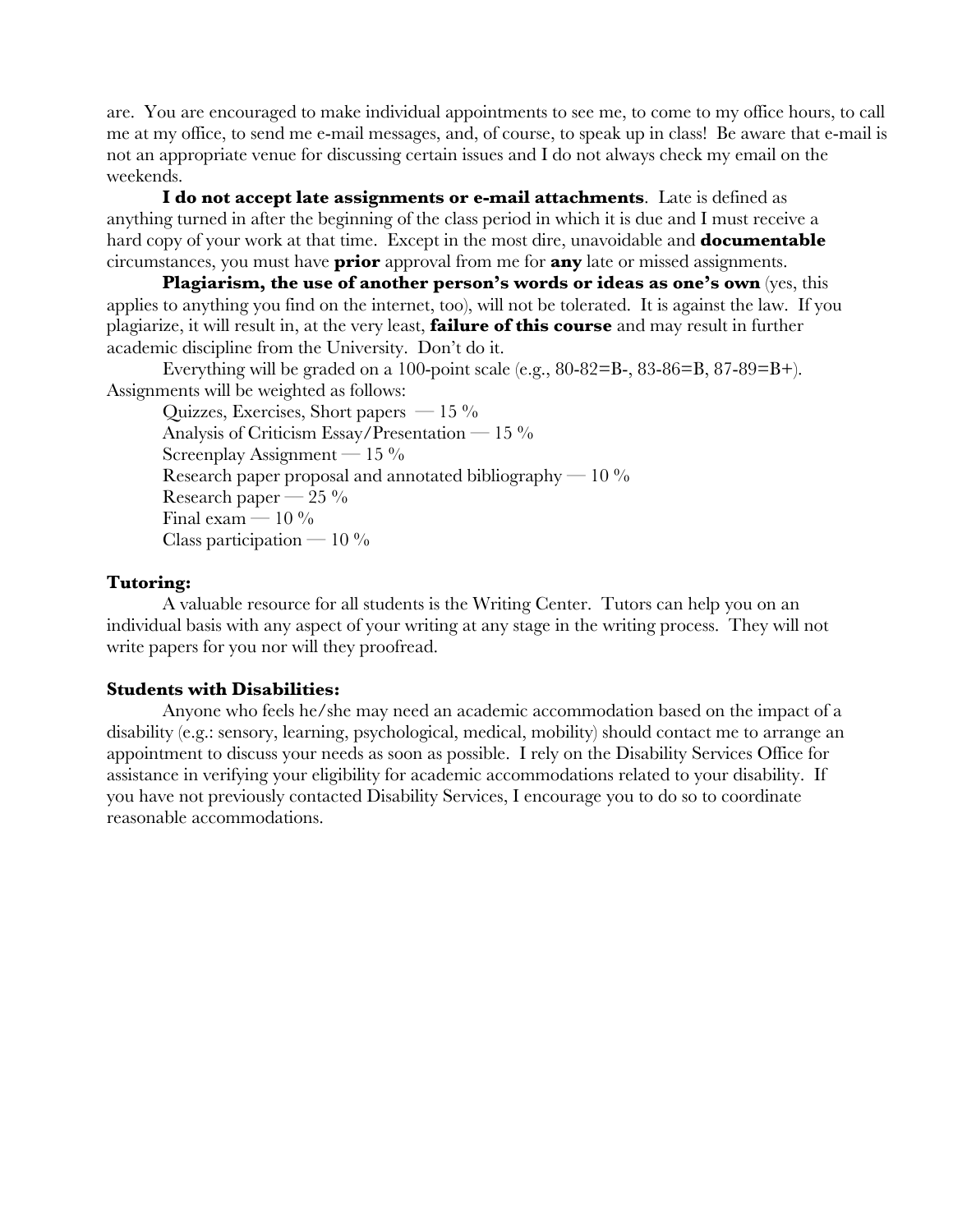# **Tentative Schedule**

# *All assignments are to be read or completed for the day on which they are listed. Any changes to the schedule will be discussed and announced in class.*

# **WEEK I**

**M** Questions about syllabus and assignments (turn in signed statements indicating that you've read and understood the online syllabus). Introductions. Introduction to the period. Regency Country Dancing! **W** Preface to *Cambridge Companion to Jane Austen* (*CCJA,* xi-xii) and Jan Fergus, "The Professional Woman Writer" (*CCJA, 1-20)*. Introduction to period cont.

**F** Claudia Johnson, "Austen Cults and Cultures," (*CCJA,* 232-247 and on e-reserve\*). Pop Culture Artifacts I: Austen Action Figure, *P&P* Paper Dolls, I ♥ Mr. Darcy, *The Republic of Pemberley*, Out Of Print Clothing and the afterlife of Hugh Thomson's illustrations.

#### **WEEK II**

**M** MLK Day—no class **W** *Sense and Sensibility* (novel), Vol. I. **F** *Sense and Sensibility*, Vol. II.

#### **WEEK III**

**M** *Sense and Sensibility,* Vol III.

**W** Analyzing Film: Form and Content (the shot and the cut, scripting, casting, adaptation and interpretation). Begin discussion of *Sense and Sensibility* (2008 BBC film adaptation). Read Q&A with Andrew Davies: http://www.pbs.org/wgbh/masterpiece/austen/askandrew.html and watch the interview: http://www.pbs.org/wgbh/masterpiece/austen/davies.html

**F** Analyzing Film, cont. (casting, adaptation, scripting—including journey from page to screen). Read script of Emma Thompson's *Sense and Sensibility* (1995), focus on the following scenes: from p. 64, "LUCY (low) Dear Miss Dashwood, perhaps now we might have our—discussion," to p. 67 "ELINOR I give you my word" (more TBA).\* Watch Emma Thompson's Golden Globe Award acceptance speech: http://www.youtube.com/watch?v=BD\_9RyiRe\_o View clips and compare: script to film and Thompson to Davies.

# **WEEK IV**

**M** Eve Kosofsky Sedgwick, "Jane Austen and the Masturbating Girl."\* **Presentation:**

**W** Juliet McMaster, "Class" (*CCJA,* 111-126), Edward Copeland, "Money" (*CCJA,* 127-143), David Selwyn, "Making a Living" (*CCJA,* 144-158), and Maggie Lane, "Daily Life in Jane Austen's England," Norton *Emma*, pp. 346-351.

\_\_\_\_\_\_\_\_\_\_\_\_\_\_\_\_\_\_\_\_\_\_\_\_\_\_, \_\_\_\_\_\_\_\_\_\_\_\_\_\_\_\_\_\_\_\_\_\_\_\_\_\_, \_\_\_\_\_\_\_\_\_\_\_\_\_\_\_\_\_\_\_\_\_\_\_\_\_\_,

**F** E. J. Clery, "Gender" (*CCJA,* 159-175). In-class activity: House Hunters: Highbury Edition.

# **WEEK V**

**M** Austen, *Pride and Prejudice* (novel), Vol I. **W** *Pride and Prejudice,* Vol II. **F** *Pride and Prejudice,* Vol III.

\_\_\_\_\_\_\_\_\_\_\_\_\_\_\_\_\_\_\_\_\_\_\_\_\_\_.

# **WEEK VI**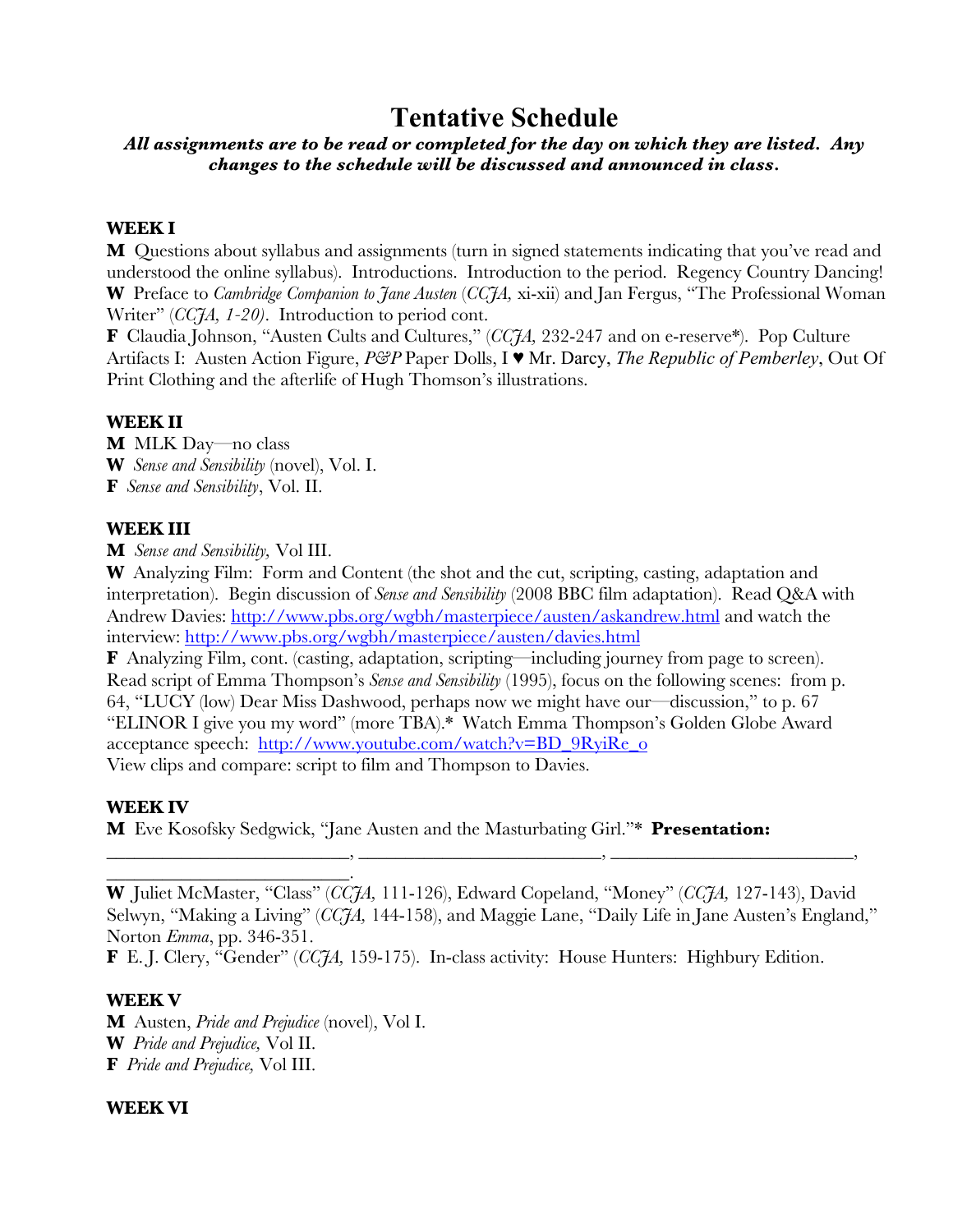**M** Devoney Looser, "Feminist Implications of the Silver Screen Austen;"\* **Presentation:** 

**W** Discuss multiplicity of *P&P* adaptations, including scenes from BBC 1995 miniseries, *Bridget Jones's Diary,* "The Lizzie Bennet Diaries," and film posters from 1940 version. **F** Postcolonial applications: discuss *Bride and Prejudice* (2004 film).

\_\_\_\_\_\_\_\_\_\_\_\_\_\_\_\_\_\_\_\_\_\_\_\_\_\_, \_\_\_\_\_\_\_\_\_\_\_\_\_\_\_\_\_\_\_\_\_\_\_\_\_\_, \_\_\_\_\_\_\_\_\_\_\_\_\_\_\_\_\_\_\_\_\_\_\_\_\_\_,

# **WEEK VII**

**M** Austen, *Northanger Abbey* (novel), Biographical Notice of the Author and Vol I. **W** *Northanger Abbey,* Vol II. **F** Isobel Grundy, "Jane Austen and Literary Traditions" (*CCJA,* 192-214).

# **WEEK VIII Spring Break**

\_\_\_\_\_\_\_\_\_\_\_\_\_\_\_\_\_\_\_\_\_\_\_\_\_\_.

# **WEEK IX**

**M** Austen, *Mansfield Park* (novel), Vol I **W** *Mansfield Park*, Vol II. **F** *Mansfield Park*, Vol III. Explore the *Jane Austen's Fiction Manuscripts* website, especially opinions of *Mansfield Park*: http://www.janeausten.ac.uk/index.html.

# **WEEK X**

**M** Edward Said, "Jane Austen and Empire."\* **Presentation:** \_\_\_\_\_\_\_\_\_\_\_\_\_\_\_\_\_\_\_\_\_\_\_\_\_\_,

\_\_\_\_\_\_\_\_\_\_\_\_\_\_\_\_\_\_\_\_\_\_\_\_\_\_. **Provisional Paper Topic/Thesis Due.**

**W** and  $\mathbf{F}$  — no class (ASECS conference)

\_\_\_\_\_\_\_\_\_\_\_\_\_\_\_\_\_\_\_\_\_\_\_\_\_\_.

# **WEEK XI**

**M** Misty Anderson, "'The Different Sorts of Friendship': Desire in Mansfield Park."\* **Presentation:**  \_\_\_\_\_\_\_\_\_\_\_\_\_\_\_\_\_\_\_\_\_\_\_\_\_\_, \_\_\_\_\_\_\_\_\_\_\_\_\_\_\_\_\_\_\_\_\_\_\_\_\_\_, \_\_\_\_\_\_\_\_\_\_\_\_\_\_\_\_\_\_\_\_\_\_\_\_\_\_,

 $\longrightarrow,$   $\longrightarrow,$   $\longrightarrow,$   $\longrightarrow,$   $\longrightarrow,$   $\longrightarrow,$   $\longrightarrow,$   $\longrightarrow,$   $\longrightarrow,$   $\longrightarrow,$   $\longrightarrow,$   $\longrightarrow,$   $\longrightarrow,$   $\longrightarrow,$   $\longrightarrow,$   $\longrightarrow,$   $\longrightarrow,$   $\longrightarrow,$   $\longrightarrow,$   $\longrightarrow,$   $\longrightarrow,$   $\longrightarrow,$   $\longrightarrow,$   $\longrightarrow,$   $\longrightarrow,$   $\longrightarrow,$   $\longrightarrow,$   $\longrightarrow,$   $\longrightarrow,$   $\longrightarrow,$   $\longrightarrow,$   $\longrightarrow,$   $\longrightarrow,$   $\longrightarrow,$   $\longrightarrow,$   $\longrightarrow,$   $\longrightarrow,$ 

**W** Read selections from Austen's *Juvenilia* (pp. 197-212 of Norton *Northanger Abbey* and on e-reserve).*\**  Discuss *Mansfield Park* (1999 film).

**F** Gillian Russell, *"*Sociability" (*CCJA,* 176-191). 8:30 p.m.: Optional Evening Performance *@*  Playhouse in the Park: *Pride & Prejudice* 

# **WEEK XII**

**M** Austen, *Emma* (novel), Vol. I. **W** *Emma,* Vol. II. **F** *Emma,* Vol. III as well as "Opinions of *Emma*" and Sir Walter Scott, "Review of *Emma,*" 363-5.

# **WEEK XIII**

**M** John Mosier, "Clues for the Clueless,"\* **Presentation:** \_\_\_\_\_\_\_\_\_\_\_\_\_\_\_\_\_\_\_\_\_\_\_\_\_\_,

\_\_\_\_\_\_\_\_\_\_\_\_\_\_\_\_\_\_\_\_\_\_\_\_\_\_, \_\_\_\_\_\_\_\_\_\_\_\_\_\_\_\_\_\_\_\_\_\_\_\_\_\_, \_\_\_\_\_\_\_\_\_\_\_\_\_\_\_\_\_\_\_\_\_\_\_\_\_\_. Discuss *Clueless* (1995 film). **Paper Proposals Due.**

**W** Discuss *Clueless* and Kathryn Sutherland, "Jane Austen on Screen" *(CCJA,* 215-31). **F** Austen, *Persuasion* (novel), Vol. I.

# **WEEK XIV**